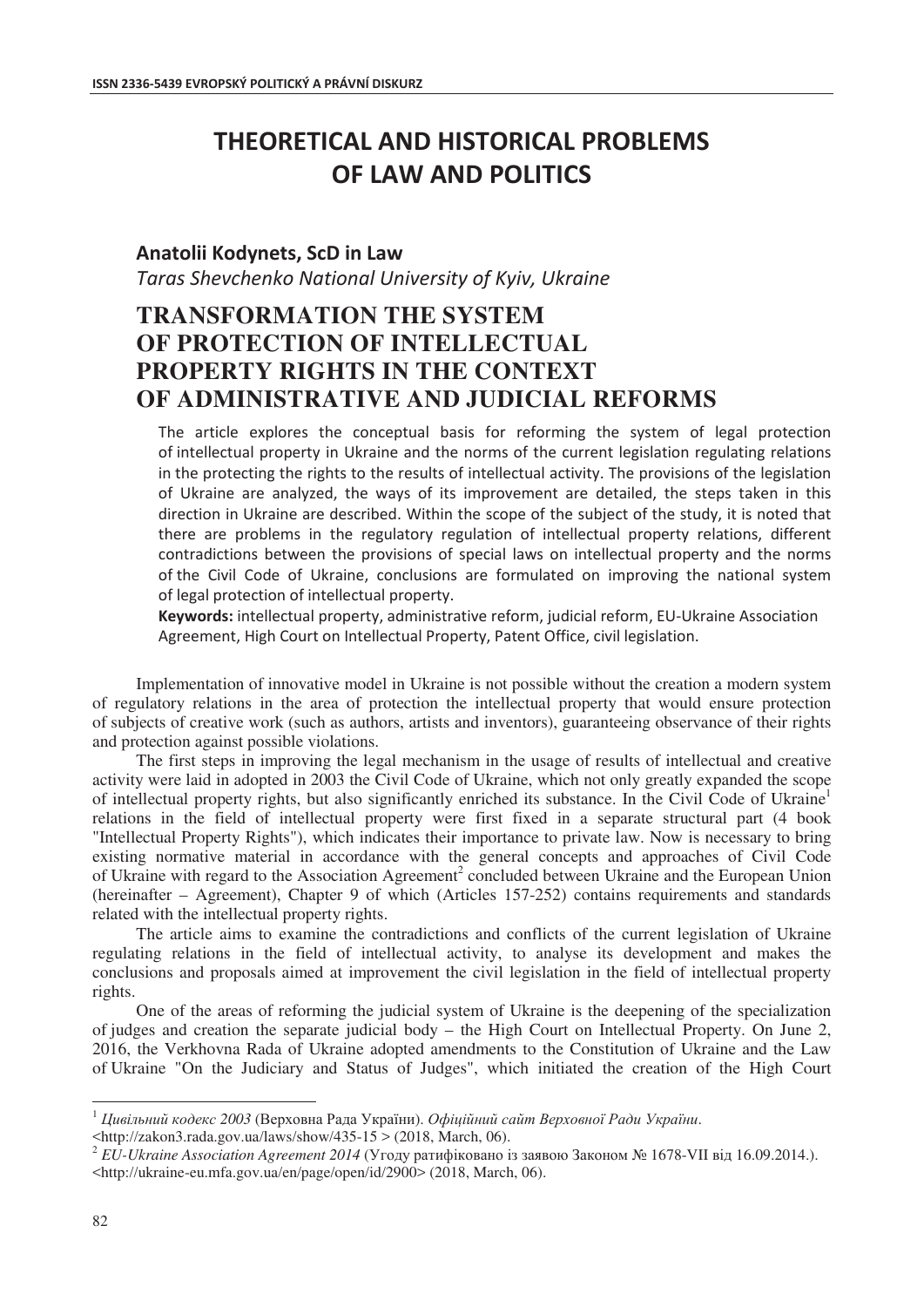$\overline{a}$ 

on Intellectual Property<sup>1</sup>, the decree on its creation was signed by the President in September 2017<sup>2</sup>. At present, the process is continued the forming the personnel of such judicial body, determining the scope of its powers and fixing the regulation of the legal basis of its activity.

In this publication we will consider the peculiarities of the changes in the intellectual property protection system. In 1st of June, 2016 the Cabinet of Ministers of Ukraine approved the Concept of reforming the state system of legal protection of intellectual property in Ukraine (hereinafter – the Concept)<sup>3</sup>, according to which the main directions of its reforming are introduction of a transparent twolevel structure of the state system of legal protection of intellectual property, in which the Ministry of Economic Development and Trade provides the formation and implementation of state policy in the sphere of intellectual property, and the National intellectual property office performs public functions on the implementation of state policy in this area. Another direction of reforming include reorganization of the collective management system of proprietary copyright and relative rights and Improvement the national legislation and its harmonization with EU legislation.

Analyzing the directions of reform and the changes proposed in the Concept, we can not fail to mention some disadvantages of such a process. First of all, there are some problems in the sequence of changes in the intellectual property protection system chosen by the government.

As already mentioned, the reform is aimed at introducing a transparent structure of the state system of legal protection of intellectual property, and only the last direction of the proposed changes is aimed at improving national legislation. Probably, it seems that legislative changes must precede or, at least, take place in parallel with the reform of the state system of bodies implementing policies in the field of intellectual property protection. The effectiveness of the system of state bodies is directly related to the content of legislative norms. Based on the constitutional principle of the dependence of the content and orientation of the state's activities on human rights and freedoms (including intellectual property rights), we can emphasize the primary renewal of the legislative mechanism of intellectual property rights.

Over the past ten years, the system of state bodies in the sphere of intellectual property has changed several times, but these changes did not lead to significant improvements in legislative regulation, the creation of effective guarantees for the implementation and protection of creators' rights on the results of intellectual and creative activity. The special executive body, which carries out the policy in the field of intellectual property, periodically changed its name and subordination. At first, the State Patent Office of Ukraine was reorganized into the State Department of Intellectual Property of the Ministry of Education and Science of Ukraine, and then to the State Service of Intellectual Property. Currently, the Concept proposes to introduce a two-level structure of the state system of intellectual property protection, which includes the liquidation of the State Service of Intellectual Property and the creation of a National office of intellectual property on the basis of the state enterprise Ukrainian Institute of Intellectual Property (Ukrpatent). By the Resolution of the Cabinet of Ministers of Ukraine on August 23, 2016 No.  $585<sup>4</sup>$ the State Service of Intellectual Property Service was liquidated, the task and functions for implementing the state policy in the area of intellectual property were assigned to the Ministry of Economic Development and Trade of Ukraine.

At the same time, the implementation of changes in infrastructure did not lead to an update of the legislative system for the protection of intellectual property. Existing provisions of the Law of Ukraine "On the protection of rights to inventions and utility models"<sup>5</sup> concerning the declaring patent for invention and the declarative patent for utility models remain, but these patents have not been granted since 2004

 $^1$  Закон про судоустрій і статус суддів 2016 (Верховна Рада України). Офіційний сайт Верховної Ради

України. <http://zakon2.rada.gov.ua/laws/show/435-15/page5> (2018, March, 06).<br><sup>2</sup> Указ про утворення Вищого суду з питань інтелектуальної власності 2017 (Президент України). Офіційний вісник України, 80, 11.

 $^3$  Розпорядження про схвалення Концепції реформування державної системи правової охорони  $i$ нтелектуальної власності в Україні 2016 (Кабінет Міністрів України). Офіційний сайт Верховної Ради України. <rada.gov.ua/laws/show/402-2016-%D1%80> (2018, March, 06).<br><sup>4</sup> Постанова про деякі питання оптимізації діяльності центральних органів виконавчої влади державної

системи правової охорони інтелектуальної власності 2016 (Кабінет Міністрів України). Офіційний сайт *Верховної Ради України*, <http://zakon2.rada.gov.ua/laws/show/585-2016-%D0%BF > (2018, March, 06).

<sup>&</sup>lt;sup>5</sup> Закон України про охорону прав на винаходи і корисні моделі 1993 (Верховна Рада України). Відомості  $Bepx$ овної Ради України, 1994, 7, 36.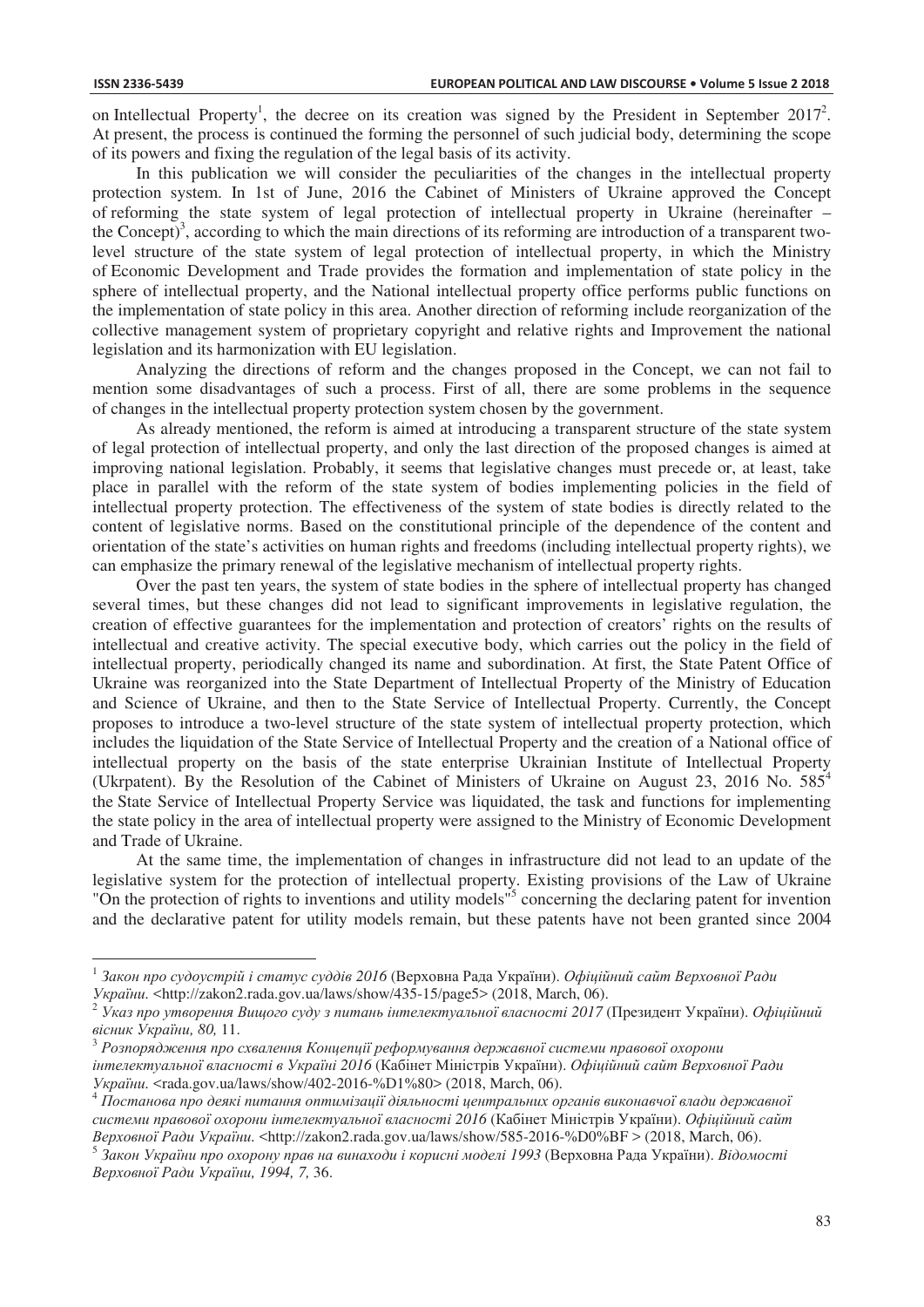in Ukraine. Declarative patents that have been issued are now invalid. However, the provisions of the special law were not changed.

One of the requirements of the Association Agreement regarding the improvement of the mechanism for the legal protection of industrial designs is the provision of an additional condition for their patentability in national legislation – individuality. Industrial design is individual in the case when the overall impression it produces on an informed user differs from the general impression made by such a user of any other industrial design that was brought to the attention of the public (Article 213 of the Agreement)<sup>1</sup>. The implementation of such provisions of the Agreement, in addition to introducing formal legislative changes, will obviously require verification of applications for the protection of industrial designs in order to correspond to individuality. Therefore, the provisions of the legislation on the procedure for patenting industrial designs should be specified, which in the final analysis will require adjusting the functions of the patent office and increasing the number of its employees. Patent Office, issuing a patent for industrial designs, will have to check the presence of individuality, otherwise the provisions of the Agreement will not be implemented in practice. Therefore, we once again emphasize the primacy of reforming legislation in the field of intellectual property protection and the dependence of infrastructure changes in the system of state bodies from possible legislative changes.

According to the Concept, the improvement of national legislation and its harmonization with EU legislation should be carried out by: Implementing the plan of the Association Agreement; Implementation of amendments to the legislation with respect to: legal protection of copyright and related rights, inventions, utility models, industrial designs, commercial designations (trademarks, geographical indications, trade names), taking into account the experience of EU countries; improving the distribution of rights to intellectual property objects created in connection with the employment contract, or with the agreement on order by the expense of the state budget; implementation of amendments to legislation on the protection of intellectual property rights, including protection of copyright and related rights on the Internet; changes in the legislation on liability for violation of intellectual property rights (amendments to the Criminal Code of Ukraine and the Code of Ukraine on Administrative Offenses).

Directions of the reform of the system of legal protection of intellectual property proposed by the Concept left aside the problem of harmonization the norms of special intellectual property laws with the provisions of the Civil Code of Ukraine. In general, it seems that the developers of the Concept forget that the Civil Code of Ukraine is the main basic codified act regulating relations in the field of intellectual property.

It should be noted that when forming the national system of normative protection of intellectual activity, the national legislator used the principles of unity and differentiation. General approaches to regulating relations with intellectual property rights are enshrined in Chapter 75 and Book 4 of the Civil Code of Ukraine, and individual legal protection of certain intellectual property is regulated by special laws. As a result of the implementation of these principles, there were some contradictions between the provisions of the Civil Code and the norms of special legislation.

Analyzing the changes in the laws on intellectual property, it should be noted that since 2003 (the date of adoption of the Civil Code of Ukraine), the national legislation on intellectual property has not actually changed. The Civil Code of Ukraine did not become an incentive that would provide an updated legal basis, and many of its provisions (some of which were truly innovative) did not receive their specifics in legislation and regulations.

Here are a few examples. Article 429 of the Civil Code of Ukraine regulates the relations of the distribution of intellectual property rights to objects created under an employment contract – the ownership rights to these objects belong to employers and employees who created these objects, unless otherwise provided by the employment contract.

Special laws on intellectual property contain provisions that exclusive rights of intellectual property belong to the employer, unless otherwise provided by the employment contract and / or civil law agreement between the author and the employer. In connection with the foregoing, the question arises as to which legal instrument should be used: the Civil Code of Ukraine, which contains a general rule indicating the commonality of the rights of the employer and employee to the object of intellectual property or

 $\overline{a}$ 

<sup>&</sup>lt;sup>1</sup> *EU-Ukraine Association Agreement 2014* (Угоду ратифіковано із заявою Законом № 1678-VII від 16.09.2014). <http://ukraine-eu.mfa.gov.ua/en/page/open/id/2900> (2018, March, 06).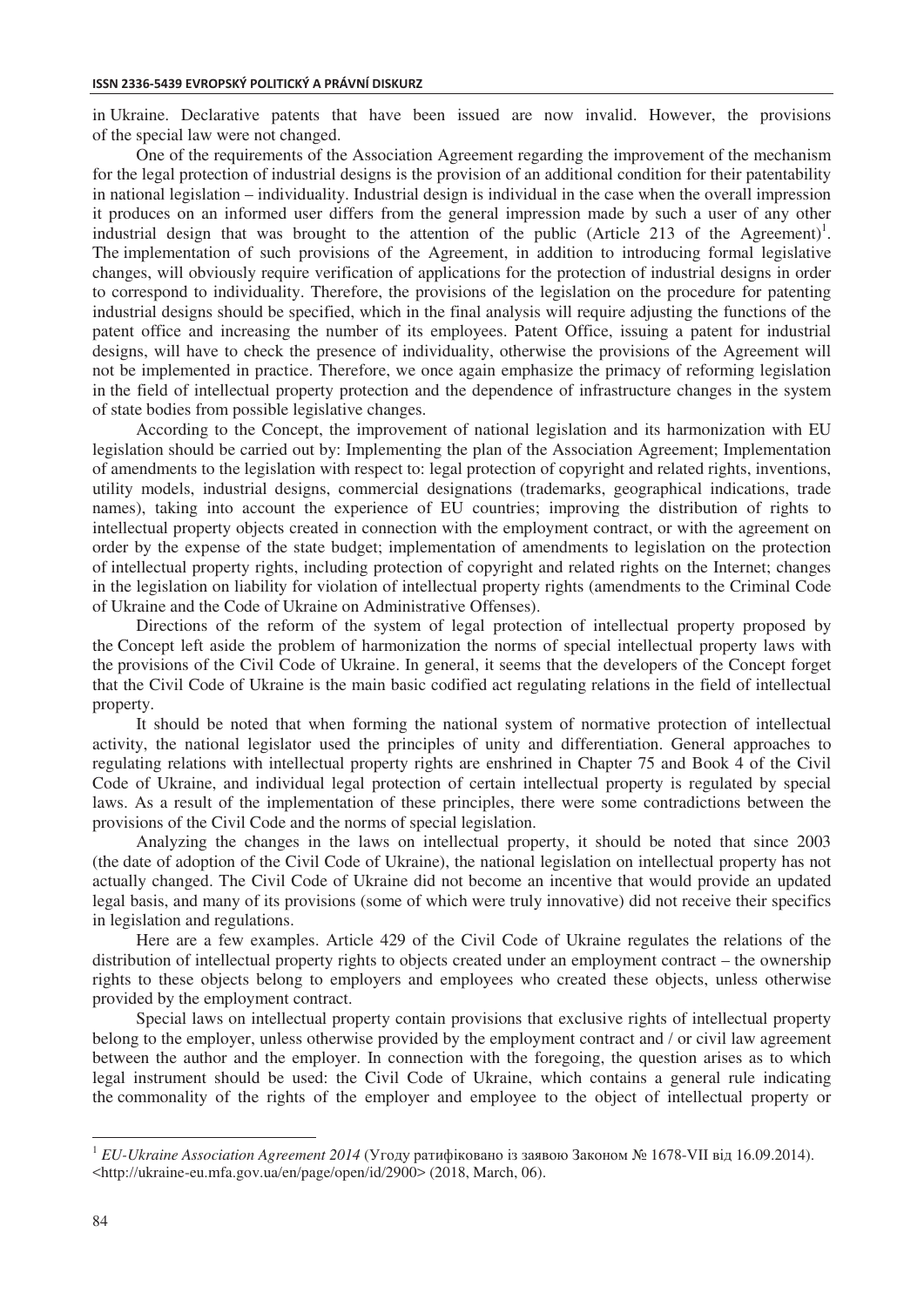$\overline{a}$ 

previously adopted special laws, which indicate that intellectual property rights belong only for the employer. The answer is contained in the Civil Code itself, in Art. 4, which states that the Civil Code of Ukraine is the main act of civil law, and other laws of Ukraine must be adopted in accordance with the Constitution of Ukraine and the Code. This means that to the relations associated with the distribution of intellectual property rights are used the provisions of Civil Code of Ukraine, Art. 429. But, of course, the legislator should resolve this conflict of norms.

The similar situation is with the regulation of registration of agreements on intellectual property. The second part of Article 1114 of the Civil Code of Ukraine contains a provision that the transfer of exclusive property rights of intellectual property, which in accordance with the Civil Code of Ukraine or other law comes into effect after their state registration, is subject to state registration. Taking into account that rights to objects of patent law, integrated microchips and trademarks come into force from the moment of their registration, the agreement on transfer of such objects comes into force from the moment of its state registration. However, special legislation contains other requirements for state registration of contracts for the transfer of rights to industrial property objects, which only indicate the possibility of such registration. Taking into account that the Civil Code of Ukraine is the main act of civil law (Part 2 of Article 4), its norms take precedence over the provisions of special legislative acts, and therefore the approach defined in the Civil Code of Ukraine is applied.

Norms of the Civil Code of Ukraine are also sometimes far from perfect, and the legislative provision of some norms of the code does not contribute to their unambiguous application. The most interesting in this aspect is the norm of article 488 of the Civil Code of Ukraine, which deals with the legal regulation of the validity of intellectual property rights for plant varieties and animal breeds, part fourth of this article completely literally is repeated in the sixth part.

The disadvantages of the current legislation on the regulation relations in the area of intellectual property rights are reflected in practice. For example, the Law of Ukraine "On Copyright and Related Rights"<sup>1</sup> provides the following types of copyright's agreement: an author's contract to transfer the exclusive intellectual property right and the author's agreement to transfer the non-exclusive right. However, the Law defines an exclusive right only as a proprietary right of a person concerning a work of art, a performance, a phonogram and videogram or another related rights object. From the provisions of the Law, it is possible to done conclusion that, since the exclusive right is a property right, then non-exclusive is a personal non-proprietary right of intellectual property. However, it is well-known that personal nonproperty rights – can not be transferred on the basis of a contract, this contradicts the essential of such rights, which have non-property nature and cannot be transferred to another person.

Only on the basis of the systematic interpretation of the Law in comparison with the Civil Code of Ukraine it can be determined that the author's contract on the transfer of non-exclusive rights is an agreement to grant a non-exclusive permission for usage of the work of art or object of related rights. That is, under such an agreement, the rights are not transferred (not alienated), the contractor only receives permission for their usage within the limits set by the conditions of this contract. However, the existence of such terminology in the Law does not contribute to the certainty of legal norms.

The reform of the system of legal protection of intellectual property should provide for the elimination of deficiencies in the legislative mechanism for obtaining rights to the results of intellectual and creative activity, the creation of legal bases for the reliable protection of the rights of creators and their successors, and the prevention of cases of abuse of intellectual property rights.

It is no secret that in modern conditions in Ukraine it is much easier to obtain a patent for a utility model or industrial design, issued on the basis of the results of an official examination than to declare it invalid. This situation has led to the spread of cases of "patent trolling" in the internal realities, that is, when unfair applicants obtain security documents (patents or certificates) for simple technical or artistic decisions with the aim of creating obstacles or obtaining remuneration from companies or businessmen which have used such decisions in their activity for a long time. The length of the legal process for the cancellation of security documents at intellectual property, the cost of the process, the needs for forensic examination, the possibility of cassation and appeal processes and other factors certainly does not contribute to the proper protection of the rights from the persons, which abuse of intellectual property rights. Ultimately, even

<sup>&</sup>lt;sup>1</sup> Закон про авторське право і суміжні права 2001 (Верховна Рада України). Офіційний сайт Верховної Ради *ɍɤɪɚʀɧɢ.* <http://zakon2.rada.gov.ua/laws/show/3792-12> (2018, March, 06).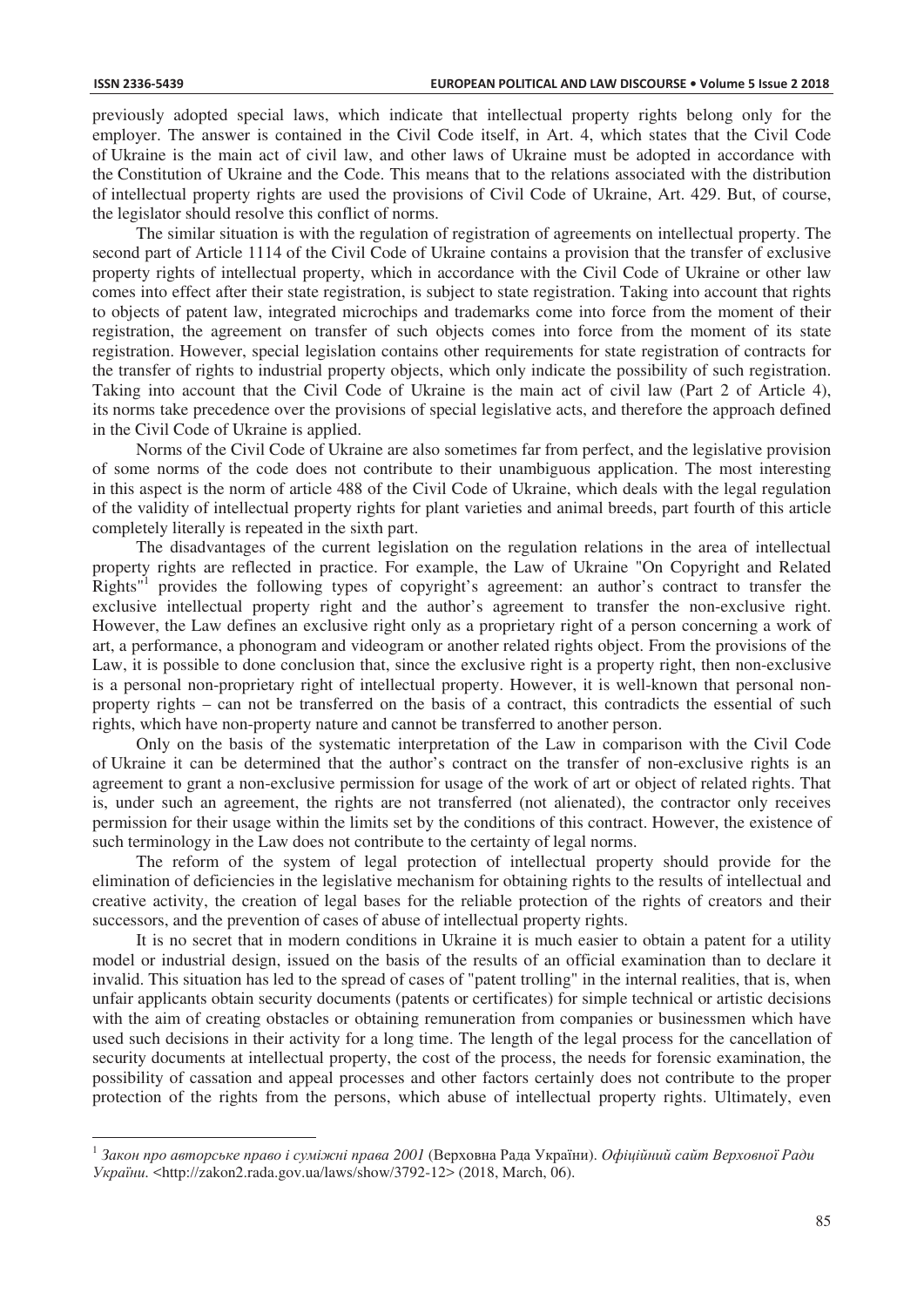the decision to invalidate the patent does not prevent the unfair applicant from reapplying the new application for the same technical or artistic decisions and obtaining a new security document.

In such circumstances, the reform of the intellectual property protection system should include a set of measures to combat patent violations. These include, inter alia, the introduction of an administrative procedure for the invalidity of issued protection documents (patents and certificates) by the Appeals Chamber of the Patent Office with the possibility of appealing the decision in court; introduction together with the formal procedure for considering technical solutions and the procedure of considering such decisions on the merits (on the subject of local novelty – for utility models and for individual designs – for industrial designs); establishing responsibility for the persons who abuse intellectual property rights, etc.

Another important direction of reforming the system of protection of intellectual property rights should be the consolidation in legislation the deadlines for making decisions on the qualification of obtaining protection of the results of intellectual and creative activity. Currently, the legislation clearly specifies the conditions for the submission of individual application materials, the priority date, the time of filing applications, the state fee for the issuance of protective documents and fees, the publication of information for their release, etc. However, there are no terms (limitations) for processing applications and decision of the Patent Office on protection or refusal of legal protection of intellectual property object.

Ultimately, the law establishes deadlines for the consideration of appeals, complaints and objections of citizens, restrictions on trial, pre-trial investigation, etc. However, unlike other areas of state activity, national legislation does not provide any terms for patent registration or terms of patent procedures. On practice, this does not only lead to delays and unjustified length of the process of acquiring intellectual property rights, but also to the appearance of so-called "accelerated expert procedures" (in particular for the trademarks), which are not provided by current legislation, but can also lead to additional financial income of the patent office. The granting of intellectual property rights should be based on the principles of legal certainty and transparency of the activities of state structures, the responsibility of the state bodies for their activities. In these circumstances the reformation the legislation in the field of intellectual property protection should also take into account the decision such problems.

Summing up the consideration of some principles of reforming the legislation regulating relations of intellectual property, it should be noted that the introduction of an innovative model of Ukraine's development is impossible without the creation of a modern system of normative regulation of relations in the field of intellectual property results that would provide effective protection of IP rights.

Within the limits of one publication it is impossible to consider all problems and lacks of regulation the relations of intellectual property. It should only be noted that the implementation of the Concept of Reforming the State System of Legal Protection of Intellectual Property should not be limited to a formal regrouping of the system of state bodies authorized to implement state policy in the field of intellectual property and superficial amendments of some laws. The reform of the intellectual property protection system should ensure the implementation of profound legislative changes, bringing the existing regulatory system in line with the approaches defined by the Civil Code of Ukraine and the norms of the Association Agreement, securing the principles of legal certainty, timeliness and transparency of state bodies, creating legal mechanisms for implementation and effective protection the rights on the results of intellectual, creative activities.

## **References:**

- 1. *Civilniy Kodeks Ukrayiny 2003* [The Civil Code of Ukraine] (The Verkhovna Rada of Ukraine). Vidomosty Verkhovnoy Rady Ukrayiny [The Bulletin of the Verkhovna Rada of Ukraine], *40–44,* 356 [in Ukrainian].
- 2. *Ugoda pro asociaciyu mizh Ukrayinoyu, z odniyeyi storony, ta Yevropejs`ky`m Soyuzom, Yevropejskym spivtovarystvom z atomnoyi energiyi i yixnimy derzhavamy-chlenamy, z inshoyi storony 2014* [Association Agreement between Ukraine of the one part and the European Union, the European Atomic Energy Community and their Member States of the other part 2014] [The EU-Ukraine Association Agreement]. *Oficijny`j visny`k Ukrayiny* [The official bulletin of Ukraine], *no. 75,* 83 [in Ukrainian].
- 3. *Zakon pro sudoustrij i status suddiv 2016* [Law on the Judiciary and the Status of Judges 2016] (The Verkhovna Rada of Ukraine). <http://zakon2.rada.gov.ua/laws/show/435-15/page5> (2018, March, 06) [in Ukrainian].
- 4. *Ukaz pro utvorennya Vyshhogo sudu z pytan intelektualnoyi vlasnosti 2017* [Decree on the formation of the High Court on Intellectual Property] (The President of Ukraine). *Oficijnyj visnyk Ukrayiny* [The official bulletin of Ukraine], *80,* 11 [in Ukrainian].
- 5. *Koncepciya reformuvannya derzhavnoyi systemy pravovoyi oxorony intelektualnoyi vlasnosti v Ukrayini 2016* [The Concept of reforming the state system of legal protection of intellectual property in Ukraine 2016 ]